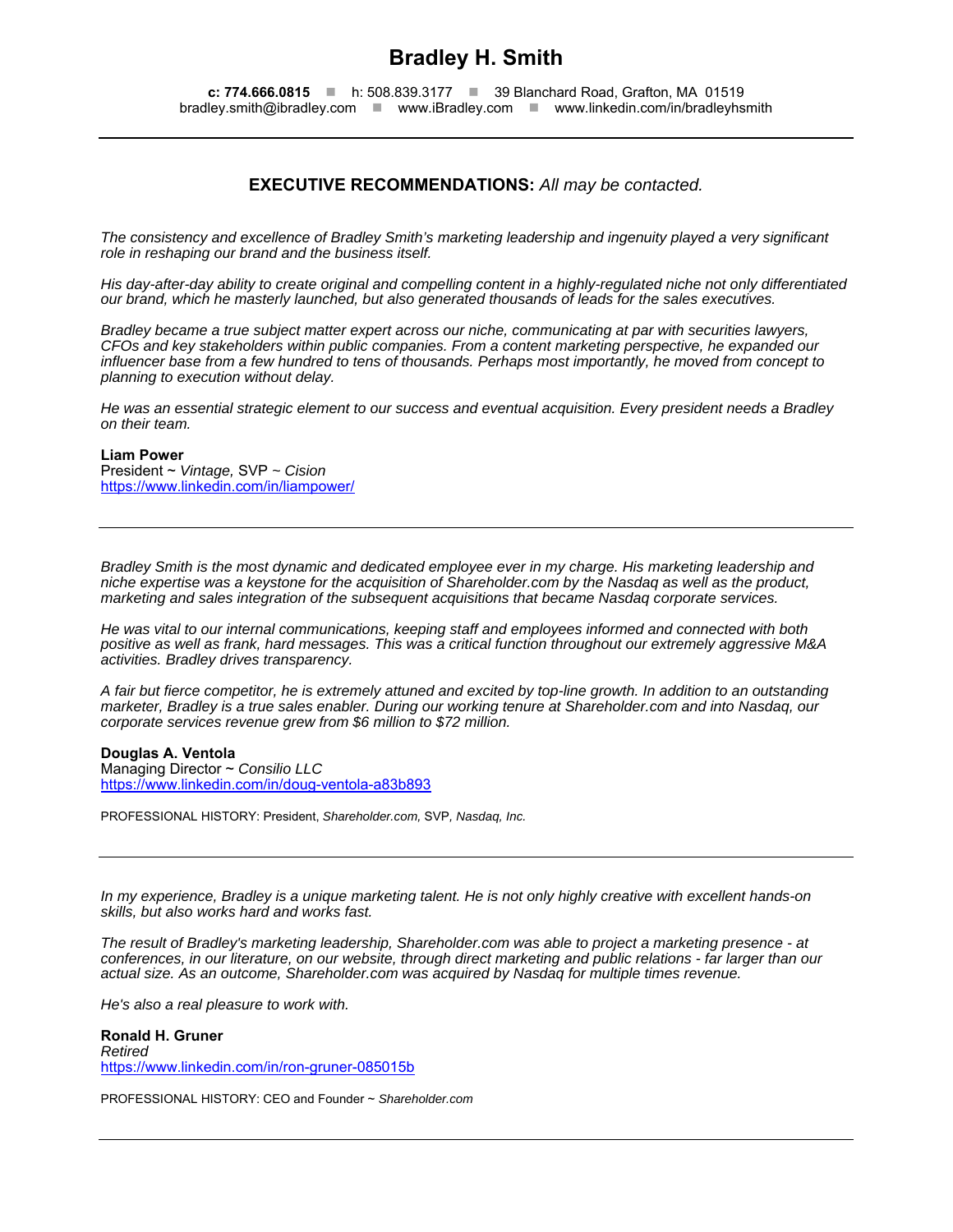*Simply, Bradley is the most dedicated and dynamic marketer who has ever worked for me. A real conceptual thinker who knows how to execute his ideas.* 

*I would hire him again in a heartbeat.* 

# **William C. Greenway**  *Retired*  https://www.linkedin.com/in/william-greenway-8738444

PROFESSIONAL HISTORY: CEO and President - *InfiMed, Inc.*

*I have worked with and met hundreds of marketing executives, both entrepreneur and enterprise, and I can unequivocally say that Bradley Smith is the real deal. He is a fearless digital marketer, steeped in creativity and leadership expertise.* 

*Annutias and PR Newswire collaborated to build a comprehensive persona-driven automated lead generation program that not only exceeded PR Newswire's marketing ROI KPI, but, wonderfully, earned a coveted award from Marketo: 2016 Enterprise Marketing Team of the Year. Bradley's contribution to the award is immeasurable. His understanding of the power of content, ABM, MarTech and the buyer's journey process is first class.* 

*Bradley will infuse immediate impact into any organization hunting for a goal-oriented leader who will absolutely roll up his sleeves and get the job done. I hope to work with Bradley, and his infectious high spirits, again.* 

# **Adam B. Needles**

CEO ~ *Annuitas*  https://www.linkedin.com/in/abneedles/

*Bradley Smith is one of only a few marketing leaders I've worked aside who truly partnered with sales, strategically and tactically. Together, we had the responsibility to rebuild the Vintage brand while continuing to propel it forward as a valued PR Newswire division.* 

*For one initiative, he converted our annual client contract renewal from a tedious phone and manual email process into a streamlined automated email process. Not only did his campaign generate over \$2,000,000 with a single email, this saved my sales team hundreds of hours so they could focus their efforts on developing new opportunities.* 

*Bradley's consistent and creative thought-leadership, messaging and communication positioned my team for daily success. He is an incredible asset to any sales leader and made Vintage an eventual gem for acquisition.* 

# **Trevor Loe**

Senior Vice President, Sales Manager *- Toppan Vintage https://www.linkedin.com/in/trevorloe/*

PROFESSIONAL HISTORY**:** VP, Sales ~ *PR Newswire/Vintage*

*Bradley Smith is probably the most instinctive and creative marketing executive I have ever worked with.* 

*He has the outstanding ability to combine strategic course and tactical execution in the same thought. Bradley's branding and marketing work was a key factor that brought Shareholder.com to the attention of the Nasdaq – initially leading to our marketing partnership and, subsequently, to the acquisition of Shareholder.com by Nasdaq. He built a powerful brand.* 

# **Enzo Villani**

CEO ~ *Equities.com* https://www.linkedin.com/in/enzovillani

PROFESSIONAL HISTORY: Managing Director of Products and Strategy ~ *Nasdaq, Inc.*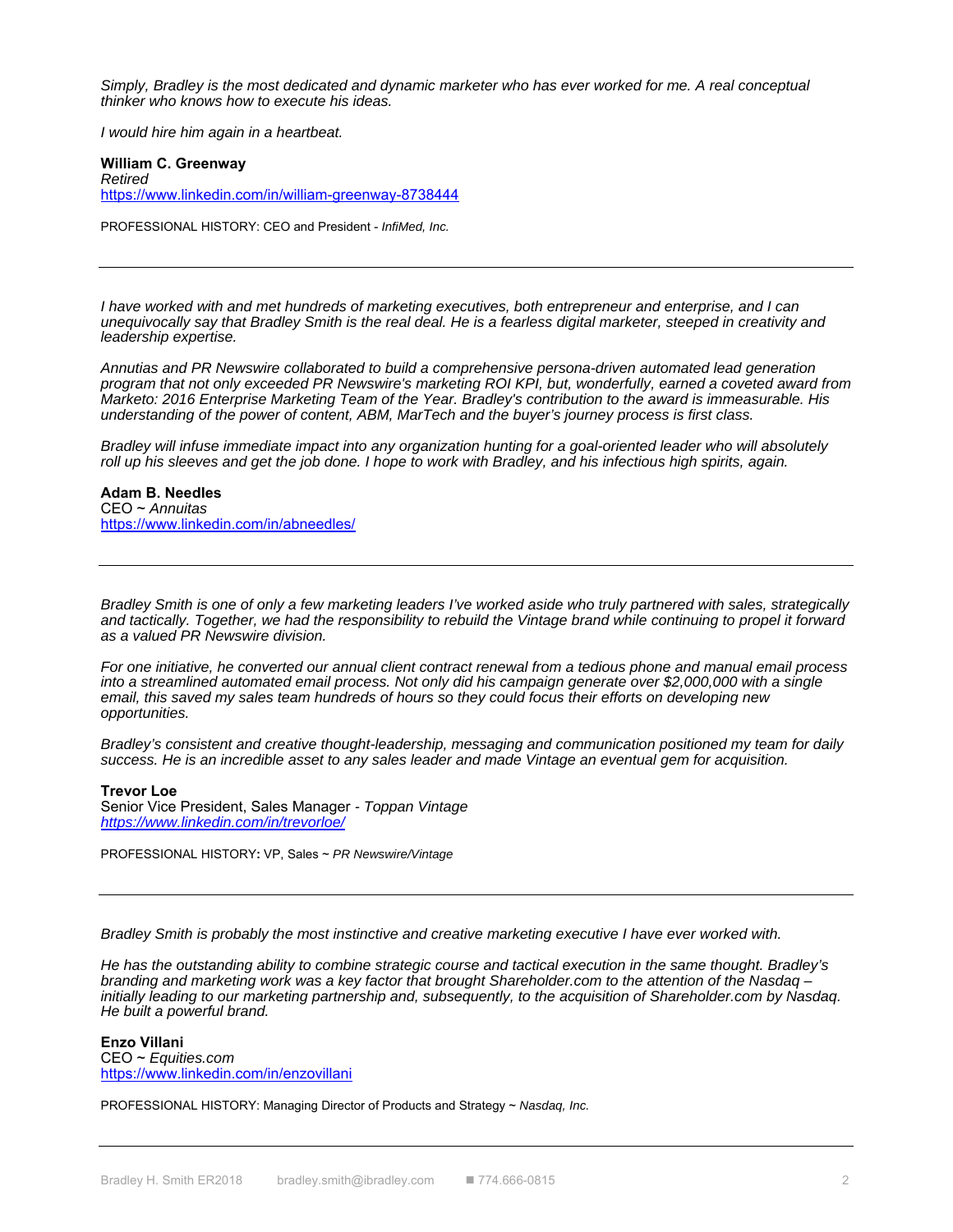*Strategic thinking seems to come easily to Bradley. His ability to align desperate ideas and activities into a cohesive marketing and sales direction was critical for our 5X growth in sales. One specific example – he turned our fractured sales network of 900 sales professional into an organized marketing channel – complete with co-op advertising and sales seminars.* 

*Also, as an ambassador for our company, worldwide, he triumphed no matter the country or situation we dropped him into: India, France, England, Spain and México. Our Japanese VAR partners especially enjoyed Bradley's relentless work ethic and easy-going manner.* 

*My best hire ever.* 

#### **Kevin C. Oakley**

CEO ~ *EMERG+NC Property Rescuers* https://www.linkedin.com/in/kevincoakley

PROFESSIONAL HISTORY: SVP, Sales & Marketing ~ *InfiMed, Inc.* 

*Bradley Smith is one of the most talented and creative modern marketers I've had the pleasure to work with. In the year leading up to the sale of Shareholder.com to Nasdaq, I worked very closely with Bradley to develop social media marketing initiatives to position Shareholder.com as the undisputed market leader.* 

*While I thought I'd teach Bradley a thing or two about marketing, it ended up being more the other way around -- I was learning from a master marketer. In fact, the programs we developed together were so successful that I featured them in my international bestseller 'The New Rules of Marketing & PR.'* 

*Now Bradley's ideas are seen as a benchmark of excellence and are studied by marketers in 29 languages around the world.* 

# **David Meerman Scott**  https://www.linkedin.com/in/davidmeermanscott

Marketing strategist and bestselling author of *The New Rules of Marketing & PR* BusinessWeek Top Ten business book, 2009: Amazon #1 PR and Marketing booklist, 2009 – 2018

*Bradley Smith is an incredibly creative and strategic marketer with strong content, data and tactical skills, and his marcom programs are successful across the mosaic of marketing metrics: generating awareness, engaging community, acquiring leads and delivering sales.* 

*Using a mix of channels – content, PR, social, email, events, video and more – Bradley built PR Newswire's Vintage brand into a top three leader in the SEC filings and regulatory compliance industry, alongside industry gorillas RR Donnelley and Merrill.* 

*Bradley was the senior member of the pioneering PR Newswire team that won the 2016 Marketo Revvie award for Enterprise Marketing Team of the Year - recognized for an automated demand generation program that achieved a 166% lift in qualified leads and a 361% increase in marketing-influenced revenue year-over-year.* 

Last points: he's always thinking on new paths to differentiate products and, as a bonus, he's a joy to work with.

# **Eva Rohrmann**

Director, Product Marketing ~ *Cision*/*PR Newswire* https://www.linkedin.com/in/evarohrmann

*Bradley Smith delivered the highest ROI (Return-On-Intelligence) of any marketing officer PR Newswire ever hired.* 

*The quality and quantity of work he creates – ranging from macro strategic messaging to the micro-level of his industry-leading blog to the complete rebranding of our compliance services division – is overwhelming. Inventive and relentless, Bradley has a creative mind underpinned by drive and resourcefulness. Simply put, he gets things done. [cont...]*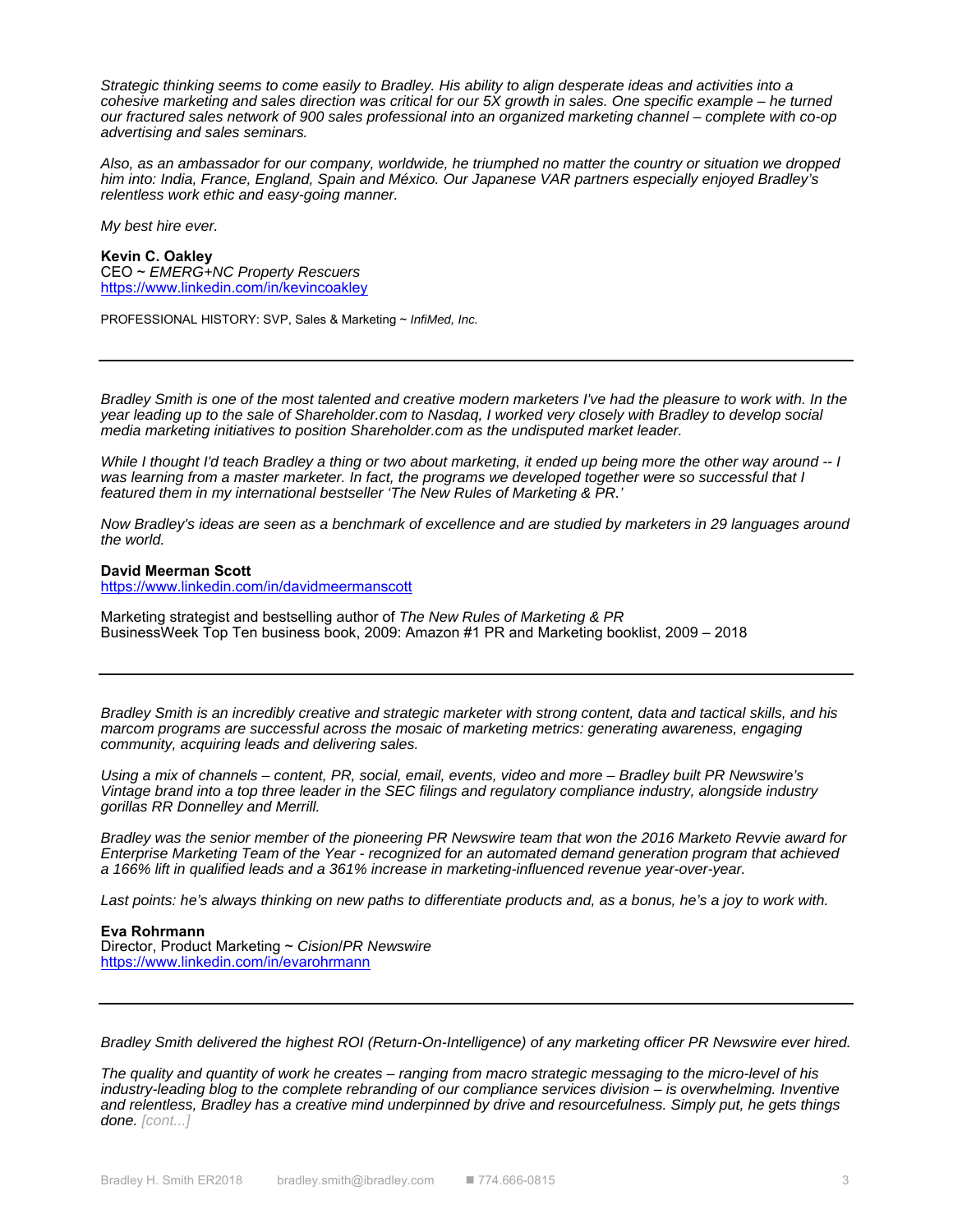*Since his joining PR Newswire, he aligned marketing with sales and client retention, resulting in a 42% CGR for our shareholder communications division. He is the consummate content marketer, has an in-depth knowledge of demand generation and, wonderfully, is a ton of fun to work aside.* 

# **Sarah Skerik**

VP of Marketing ~ *SurePayroll, a division of PayChex*  https://www.linkedin.com/in/sarahskerik

PROFESSIONAL HISTORY: Vice President, Strategic Communications ~ *PR Newswire*

*I learned more about event marketing from Bradley Smith than the preceding four marketing leaders I worked for at PR Newswire. Not only is he calm under the great pressure of physical events, he is a master at maximizing the enormous effort and expense associated with conferences – as well as setting realistic goals and expectations. His booth placement strategies and designs are second to none.* 

*At our first event together, he literally tripled the booth traffic compared with all the previous years' at this same industry annual conference. More importantly, these were conversations, not cards dropped in a fishbowl.* 

*Bradley also connected the dots between the "analog" aspects of a physical event with our "digital" demand generation methodologies. Lastly, I could always depend on him to participate or moderate on live panels and on webinars. Events require creative problem-solving, and that is exactly Bradley.* 

#### **David Korvah**

Marketing Manager, Specialized Technologies and Global Cross-Market Programs ~ *CSA Group* https://www.linkedin.com/in/davidkorvah/

PROFESSIONAL HISTORY: Marketing Manager, Corporate Events *~ PR Newswire*

*Bradley's international expertise was vital to the success of our European expansion.* 

*A seasoned international marketer, he executed quickly and skillfully to position the company as a global brand and he understood and adapted when localized communications and product attributes were required. With Bradley coordinating our international marketing, we never worried. He's cool under pressure and time zones don't* seem to affect him. Bradley's enthusiasm is always tuned-up and switched on. Clients just loved meeting with him.

*Bradley will be a successful and smart international marketer and ambassador for any organization fortunate to work with him.* 

#### **Joy Kinnear**

Vice Consul ~ *Department for International Trade at British Consulate General* https://www.linkedin.com/in/joykinnear

PROFESSIONAL HISTORY: Senior Managing Director ~ *Shareholder.com and Nasdaq, Inc.* 

*Bradley Smith and I have been corporate business partners on several occasions in our industry – and now as*  teammates at PR Newswire. I can state indisputably that working with Bradley is always a personal pleasure and *commercial success. One project was honored with a Fast Company magazine "Champion of Innovation" award and our current project generated revenue in its very first month and continues to escalate exponentially.* 

*His marketing is brilliant and most importantly, he executes on his strategies. In our industry, Bradley is known for his creativeness, effectiveness, and many memorable campaigns.* 

*He is one of the most widely celebrated and most trusted corporate services executives in investor relations.* 

**John Viglotti**  VP, Investor Relations Products and Services ~ *Cision / PR Newswire* https://www.linkedin.com/in/john-viglotti-b03b6a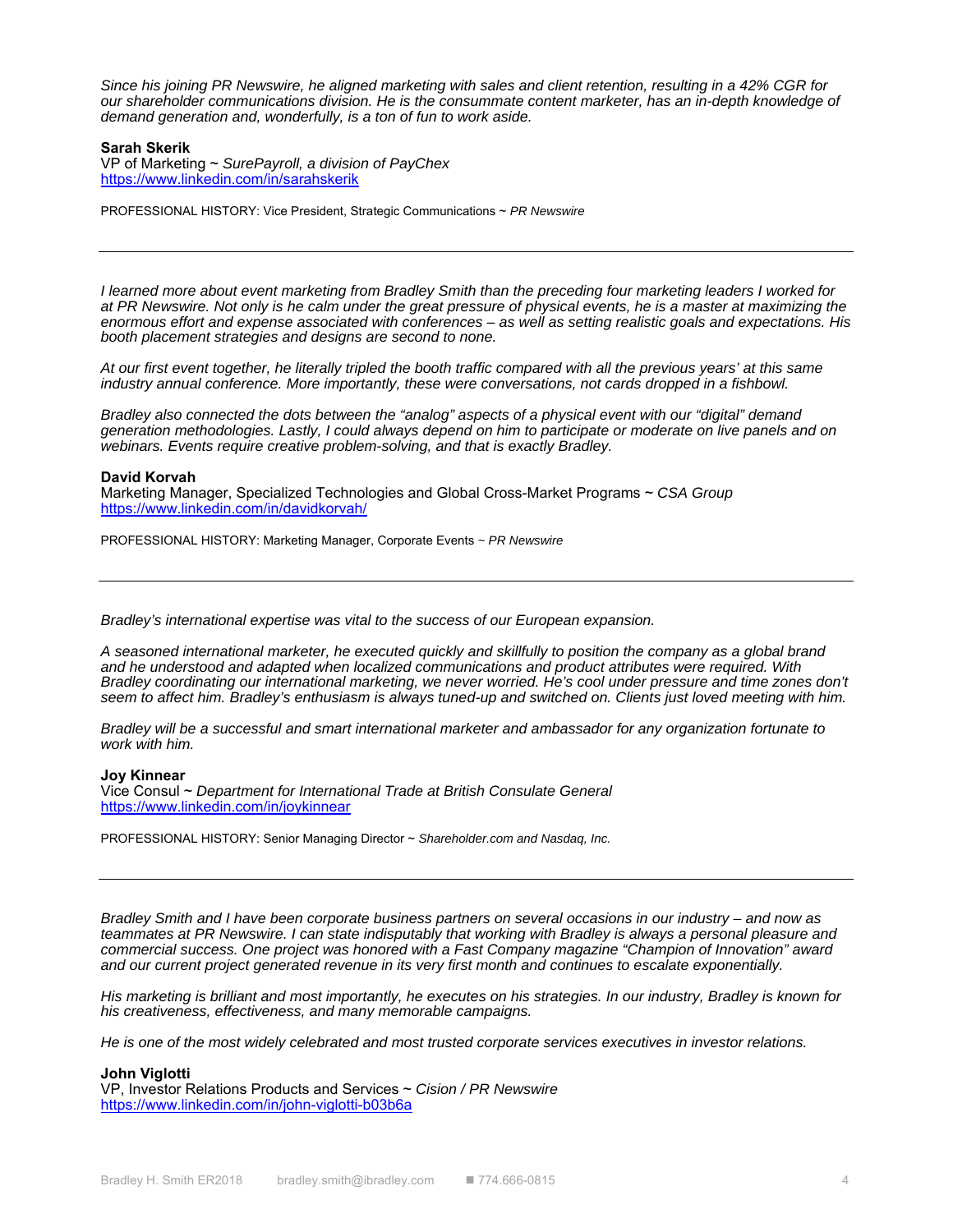*As CEO of NIRI, I have worked with Bradley Smith for several years. He is an important, trusted and knowledgeable marketing and business professional. Bradley's energy is infectious as he represents his organization and helps others around him succeed.* 

*He has been a critical resource to NIRI on many occasions regarding key investor relations issues - disclosure, transparency, corporate governance, communications - both to help educate NIRI's 4,000 members, as well as an*  information resource for advocacy efforts with the SEC. Bradley is truly "a member and partner" of our professional *organization and has always gone well beyond being just a "service provider." In my personal opinion, Bradley Smith is an outstanding individual and professional.* 

#### **Jeffrey D. Morgan, CAE**

CEO ~ *Club Managers Association of America (CMAA)* https://www.linkedin.com/in/jeffreydmorgan

PROFESSIONAL HISTORY: President & CEO ~ *National Investor Relations Institute (NIRI)*

*During my tenure working with Bradley at Shareholder.com, we grew our client base from 350 to over 1,300 companies and grew revenues over 600%. The highest professional compliment I can offer regarding Bradley is "he respects and understands sales." I have found that to be a unique attribute for a marketing professional.* 

*He fueled my sales team with exceptional marketing leadership and most importantly, with tools they needed to find, convince and close deals. Bradley's a great partner for a sales leader and a creative asset to a sales force.* 

**Michael C. O'Brien**  Strategic Account Executive ~ *Everbridge* https://www.linkedin.com/in/michaelcolemanobrien

PROFESSIONAL HISTORY: Vice President, Worldwide Sales ~ *Shareholder.com and Nasdaq, Inc.* 

*I have worked with Bradley for over seventeen years and without question, he one of the most respected and talented marketers in our niche.* 

*Bradley created and championed an "informal" sales and marketing relationship between our two companies. This successful synergetic relationship influenced the formal partnership with Nasdaq and our exciting joint-product development. His brand development, messaging and subsequent sales and marketing launch of this joint-product was extremely successful - orchestrating all channels: print, video, news and especially social media.* 

# **Brian P. Rivel**

President ~ *Rivel Research Group* https://www.linkedin.com/in/brian-rivel-73b5073

*Bradley Smith is a true mentor and a natural leader – something our department sorely needed. His entrepreneurial approach to marketing is infectious and inspired the team, a quality often lacking at a \$300M, 60 year-old organization.* 

*Bradley's high-level strategies, including a complete re-brand, were next to flawless and his technical prowess*  within tools like Marketo assured execution. He is a rare combination of marketing thought leader and tactician, *and our team benefited and learned from his 360° approach. His content and blogs are renowned within the niche, both for their serious, concise content as well as their often humorous readability—blog contributors often turned to him for advice on developing a voice and leveraging humor within the most "dry" subject matter.* 

*Certainly, I'm a better marketer for having worked for Bradley, and am fortunate to continue to have a mentor in him—and I know that sentiment would be echoed by all who have had the privilege of seeing his work in action.* 

**Caitlin Carragee**  Inbound Marketing Manager ~ *SurePayroll* https://www.linkedin.com/in/caitlincarragee

PROFESSIONAL HISTORY: Senior Manager, Strategic Communications ~ *PR Newswire*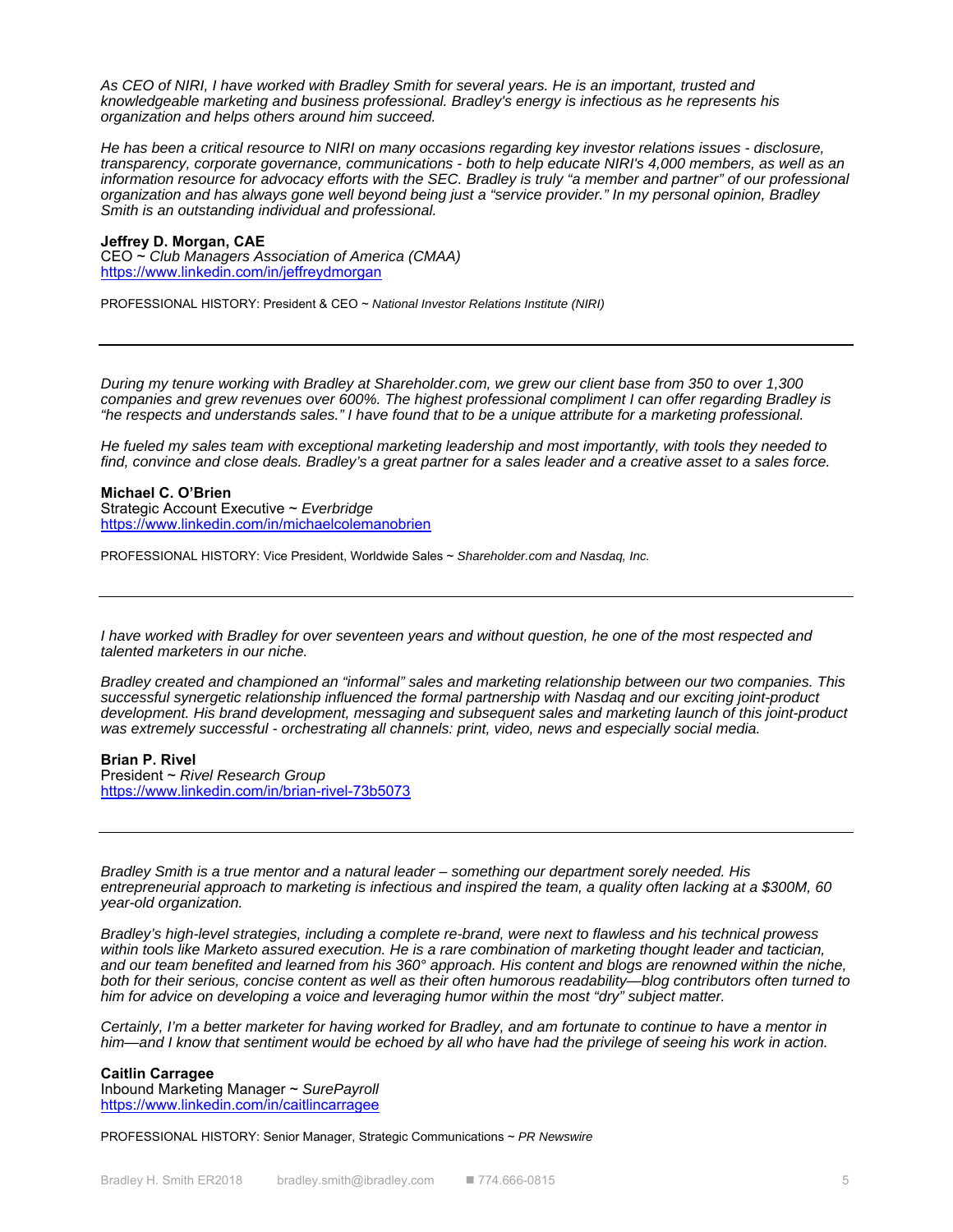*As my manager, Bradley was patient, accessible and loved to hear to new ideas – even if opposed to his own.* 

*His nurturing and guidance expanded my financial opportunities and broke the professional ceiling for my entire career. I always felt that my growth was very important to him.* 

# **Heather Shyne**

Director Sales NE & Mid-Atlantic ~ *JMA/Teko/CSS*  https://www.linkedin.com/in/heather-shyne-09a65323

PROFESSIONAL HISTORY: Corporate Communications and Training ~ *InfiMed, Inc.*

*Bradley's expertise delivering complex topics clearly and succinctly is top-notch. He deciphered the intricacies of complicated federal regulations to create and market an entire new suite of products. It was an extremely successful launch, due to Bradley's talent of packaging the product and the message together.* 

*One of the most creative people I have ever met.* 

#### **Stephen Schultz**

Vice President, Investor Relations ~ *GW Pharmaceuticals* https://www.linkedin.com/in/steve-schultz-222040b

PROFESSIONAL HISTORY: Director of Corporate Governance ~ *Shareholder.com* 

*Bradley has a passion for great execution that is both refreshing and often rare in a rigid matrix-based corporate structure. He exhibited sophisticated prowess for building consensus from other business units – especially considering he was thrown into our politics via the acquisition of his (Shareholder.com) company.* 

He is very clever at thinking "outside the box" yet somehow still remaining within the lines of a strict corporate *structure. A trustworthy team player and, frankly, inspiring to work with.* 

#### **Blair Shelby**

https://www.linkedin.com/in/blair-shelby-2b338a6

PROFESSIONAL HISTORY, Managing Director ~ *Nasdaq, Inc.* 

*I worked for Bradley on our client communications projects and found his energy and enthusiasm to be infectious. My favorite attributes about Bradley are his strength to take responsibility and to fearlessly make a decision.* 

*The entire company looked to Bradley for guidance.* 

#### **Katherine Howe**  Product Specialist ~ *Nasdaq, Inc.*  https://www.linkedin.com/in/klhowe

PROFESSIONAL HISTORY: Senior Account Manager, North America ~ *Shareholder.com and Nasdaq, Inc.*

In my career, I have literally worked with hundreds of marketing and communications professionals worldwide and without a doubt, Bradley Smith is the most collaborative and confident executive I have had the pleasure to partner *with. His contributions to our industry events - Think Tanks, seminars, best-in-practices award galas – not only continually raises the bar his for brand, but for our brand as well. It's also important to note that my editors and writers trust him as an unbiased industry expert.* 

*He is outstanding at maximizing the marketing opportunities and relationships placed before him.* 

**Ian Richman:** President and Publisher ~ *Cross Border Ltd. / IR magazine* https://www.linkedin.com/in/ian-richman-60b22a11